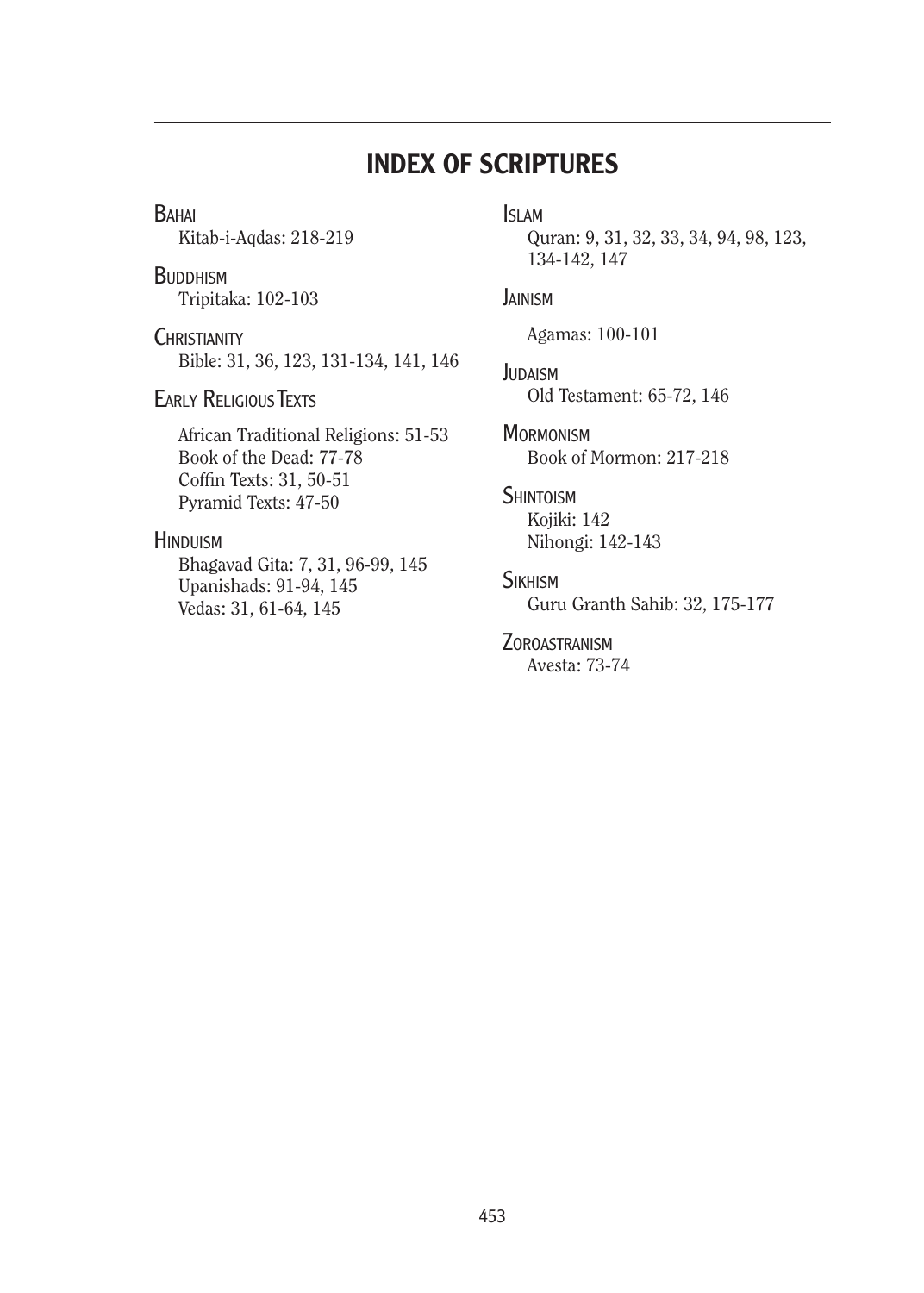Abd-El-Kader: 236 Abdul-Baha: 249 Abelard, Peter: 179 Abu-Bakr, As-Siddiq: 158 Abul Fazl: 193 Abul-Khayr, Abu Said: 163 Adams, Douglas: 317 Adams, John: 224 Adamson, Marilyn: 312 Adler, Mortimer: 283 Aeschylus: 112 Aesop: 108 Agassiz, Louis: 236 Agathon: 115 Al-Ala, Abu: 163 Al-Ashari: 163 Al-Banna, Hassan: 284 Alcuin, Flaccus Albinus: 159 Alfonso X Of Castile : 186 Al-Ghazali, Imam: 179 Al-Hallaj, Mansur: 161-162 Ali, Imam: 158 Ali, Muhammad: 305 Al-Iraqi: 186 Al-Khwarizmi: 129 Al-Kindi: 160 Allen, Woody: 300 Alpert, Richard: 296

Andersen , Hans Christian: 235 Andrewes, Bishop: 193 Anfinsen, Christian: 364 Angelou, Maya: 294 An-Nazzam, Ibrahim: 159 Anouilh, Jean: 285 Anthony, Susan B.: 242 Antonov, Vladimir: 312 Appleyarde, Brian: 315 Apuleius, Lucius: 151 Aquinas, Saint Thomas: 186 Arabi, Ibn: 184 Aristotle: 32, 85, 89, 114, 116 Armstrong, Karen: 14, 275, 278, 295, 307- 308, 434, 440 Armstrong, Neil: 276 Arnold, Matthew: 243, 435 Ashoka, The Great: 117-118 Asimov, Isaac: 290 Ata-Allah: 186 Athenodorus: 118 Attar, Farid-Ud-Din: 183 Atterbury, Francis: 201 Aughey, John H.: 244 Augustus: 151 Aurobindo, Sri: 256 Avicenna: 164 Bach , Johann Sebastian: 202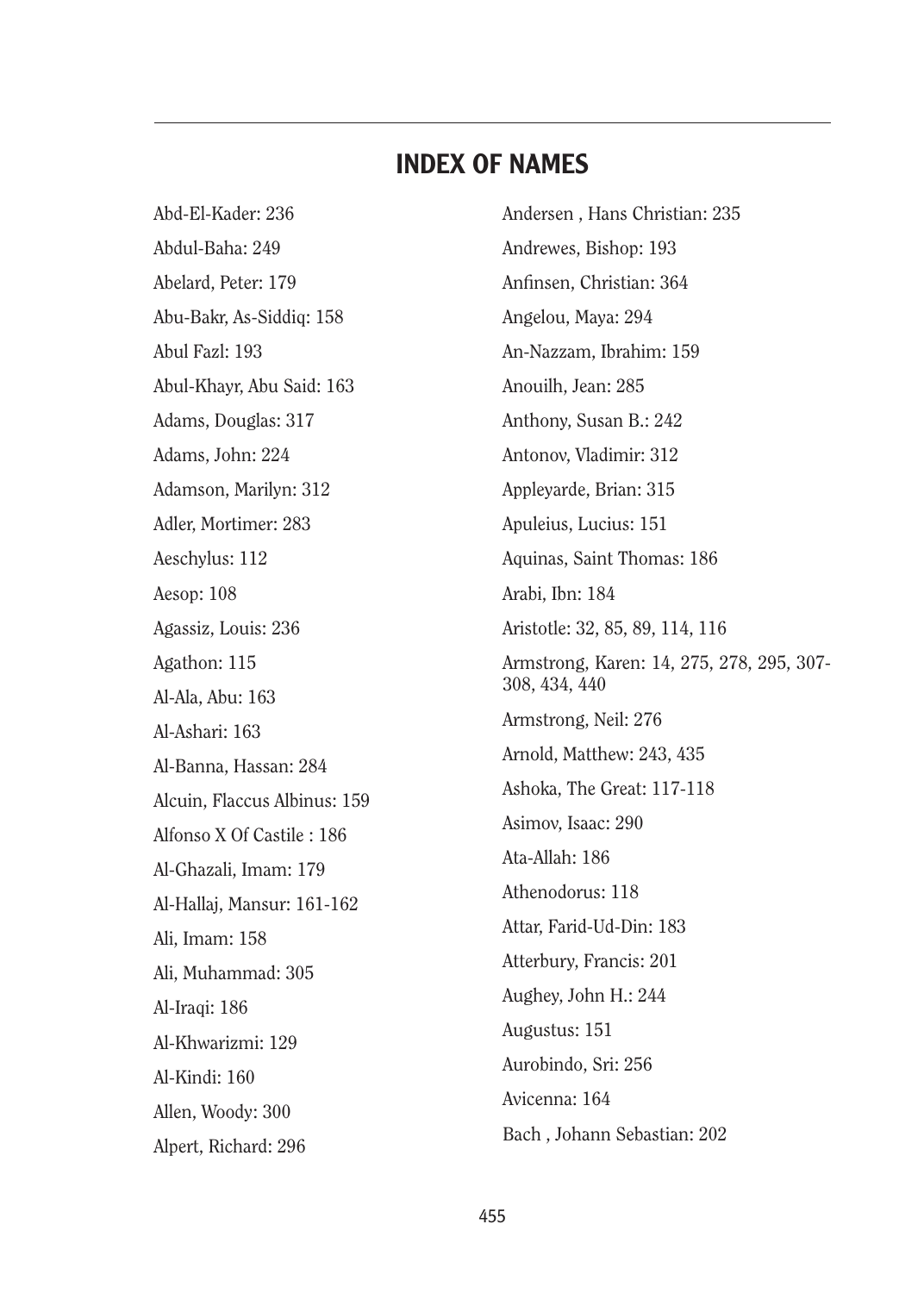Bacon, Francis: 193 Bahaullah: 240 Bailey, Pearl: 288 Bakunin, Mikhail: 238 Baldwin, Monica: 264 Balzac, Honoré De: 234 Barlas, Asma: 315 Barrows, John H.: 11 Barth, Karl: 261 Barton, Sir Derek: 364 Basri, Rabia: 159 Bastami, Bayazid: 160 Basu, Buddhadeva: 285 Bataille, Georges: 265 Baudelaire, Charles: 242-243 Beauseighneur, Abigail: 397 Beerbohm, Herbert D.: 250 Beethoven, Ludwig Van: 229 Ben Joseph, Rabi Akiba: 150 Ben Yose, Yose: 155 Ben-Kallir, Eleazar: 156 Benson, Ophelia: 279, 433 Berg, Karen: 305 Berg, Michael: 330 Bergson, Henri: 371 Berrigan, Philip: 291 Bestavros, Adel: 292 Bethune, Mary: 257 Bhaumik, Mani: 297

Bieber, Justin: 395 Bierce, Ambrose: 249 Bin Laden, Osama: 12, 320 Birch, Louis Charles: 289 Blair, Tony: 317 Blake, William: 226-227 Boethius: 156 Bohr, Niels: 361 Bonaparte, Napoleon: 228 Bonhoeffer, Dietrich: 284 Bonney, Charles: 10,11,16 Bono: 322 Boritzer, Etan: 315 Bovee, Christian N.: 242 Bowker, John: 300 Boyle, Robert: 198 Bradley , Marion E. Z.: 296 Brennard, Mary Gardiner: 248 Brooks, Garth: 323 Brooks, Jr., Frederick: 297 Brooks, Phillips: 247 Brooks, Thomas: 196 Broun, Heywood: 262 Brown, John James: 404 Browning , Elizabeth Barrett: 235-236 Browning, Robert: 237 Bryant , William Cullen: 233 Buber, Martin: 258 Buddha: 111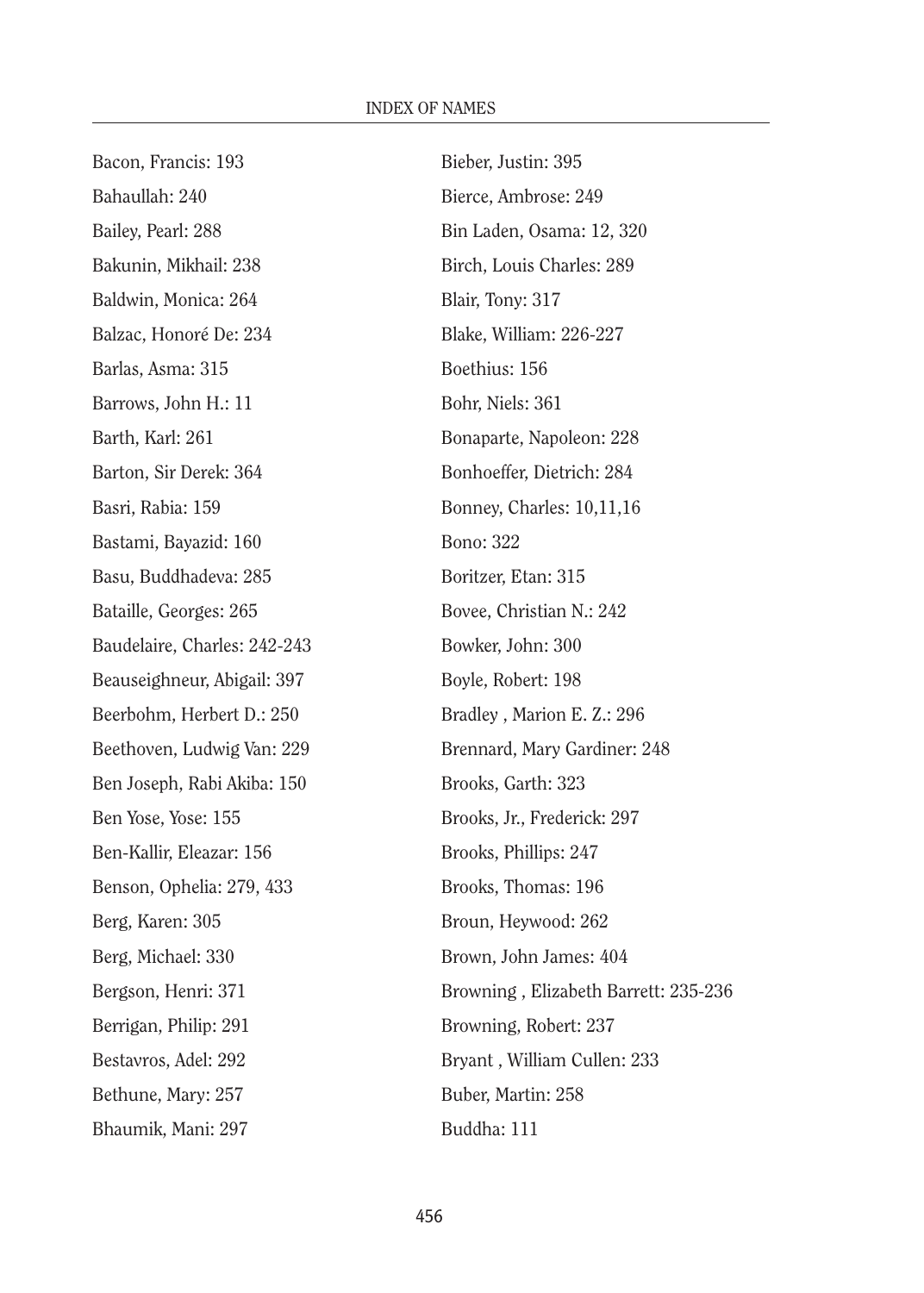Buonarroti, Michelangelo: 191 Burke, Edmund: 223 Burroughs, John: 248 Buscaglia, Leo: 292 Buscemi, Steve: 321 Bush, Barbara: 292 Bush, George H. W.: 291 Bush, George Walker: 312, 341 Bushnell, Dr. Horace: 234 Butler, Samuel: 247 Caddell, Patrick H.: 315 Calvin, John: 192 Campbell, Joseph: 283 Camus, Albert: 377 Canetti, Elias: 376 Caputo, John: 302 Carbaugh, Tracy: 419 Carey, Henry: 202 Carey, William: 227 Carlin, George: 300 Carlyle, Thomas: 233 Carrel, Alexis: 359 Carter, Jimmy: 379 Cartwright, Nancy: 307 Cellarius, Christoph: 199 Chain, Sir Ernst: 363 Chanakya: 117 Chapin, Edwin H.: 238 Chaplin, Charlie: 262

Charles V, Emperor: 192 Chaucer, Geoffrey: 189 Chekhov, Anton Pavlovich: 251 Chiang Kai-Shek, Madame: 266 Chinmoy, Sri: 297 Chisti, Khwaja Moinuddin: 183 Chomsky, Noam: 295 Chopra, Deepak: 313 Christ, Carol P.: 310 Christ, Jesus: 119-120 Chuang Tzu: 116 Churchill, Sir Winston: 374 Cicero: 118 Cioran, Emil: 285 Clarke, Arthur: 288 Cleaver, Eldridge: 300 Clinton, Bill: 310, 341 Cloninger, Claire: 420 Cloninger, Curt: 420 Cobb, John: 292 Coburn, Ian: 327 Cohen, Chapman: 254 Coleridge, Samuel Taylor: 229 Colton, Charles Caleb: 231 Compton, Arthur H.: 362 Confucius: 111 Conrad, Joseph: 251 Cooper, Mary Jo: 396 Copernicus, Nicolaus: 191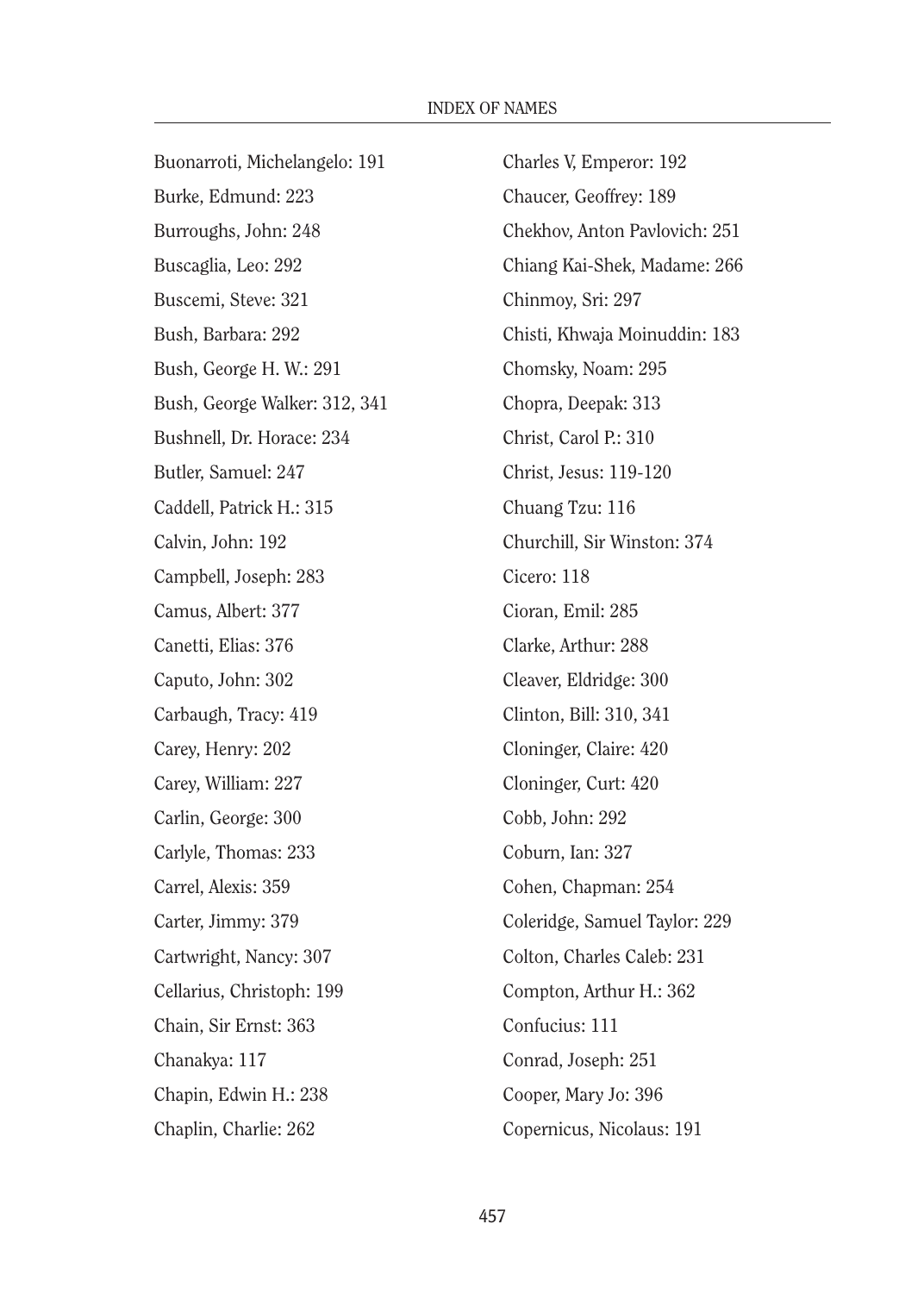| Cordovero, Rabbi Moses: 31, 181, 192 | Dickinson, Emily: 244                                                                       |
|--------------------------------------|---------------------------------------------------------------------------------------------|
| Cornell, Eric: 369                   | Diderot, Denis: 222                                                                         |
| Cosby, Bill: 300                     | Dionysius The Areopagite: 156                                                               |
| Coulter, Ann: 323                    | Dirac, Paul: 362-363                                                                        |
| Cowper, William: 224                 | Donne, John: 174                                                                            |
| Curtis, Heber D.: 256                | Donohue, Amanda: 325                                                                        |
| Cushman, Charlotte Saunders: 239     | Doolittle, Hilda: 261                                                                       |
| Dae-Jung, Kim: 379                   | Dostoyevsky, Fyodor: 243                                                                    |
| Dalai Lama: 381, 440, 441            | Doughtie, Tyler: 391                                                                        |
| Dante: 187                           | Douglass, Frederick: 240                                                                    |
| Darwin, Charles: 237                 | Drob, Sanford: 338                                                                          |
| Da-Vinci, Leonardo: 190              | Duffield, Samuel Augustus W.: 249                                                           |
| Davis, Mike: 312                     | Duhamel, Georges: 260                                                                       |
| Davys, Mary: 201                     | Easttom, Chuck: 417                                                                         |
| Dawkins, Richard: 203, 272, 302, 303 | Eccles, Sir John: 363                                                                       |
| De Chantal, Jane Frances: 194        | Eck, Diana: 310                                                                             |
| De Chardin, Pierre Teilhard: 259     | Eckhart, Meister: 181, 182, 186-187, 208,                                                   |
| De Nerval, Gerard: 236               | 309, 323                                                                                    |
| De Salignac, Francois: 200           | Eddy, Mary Baker: 243                                                                       |
| Debray, Regis: 303                   | Edgar, Bob: 426                                                                             |
| Deming, William E.: 283              | Edison, Thomas Alva: 250                                                                    |
| Democritus of Abdera: 115            | Edwards, Tryon: 237                                                                         |
| Demophilius: 112                     | Einstein, Albert: 23, 27-30, 34, 36, 38, 148,<br>198, 207, 215, 297, 299, 360-361, 369, 382 |
| Dennett, Daniel: 306                 | Eliot, George: 241                                                                          |
| Descartes, Rene: 196                 | Eliot, T. S.: 375                                                                           |
| Dessauer, Friedrich: 259             | Emerson, Ralph Waldo: 234-235                                                               |
| Deval, Jacques: 265                  | Empedocles: 113                                                                             |
| D'Holbach, Baron: 222                | Emre, Yunus: 186                                                                            |
| Dibbley, Duane: 417                  | Engels, Friedrich: 242                                                                      |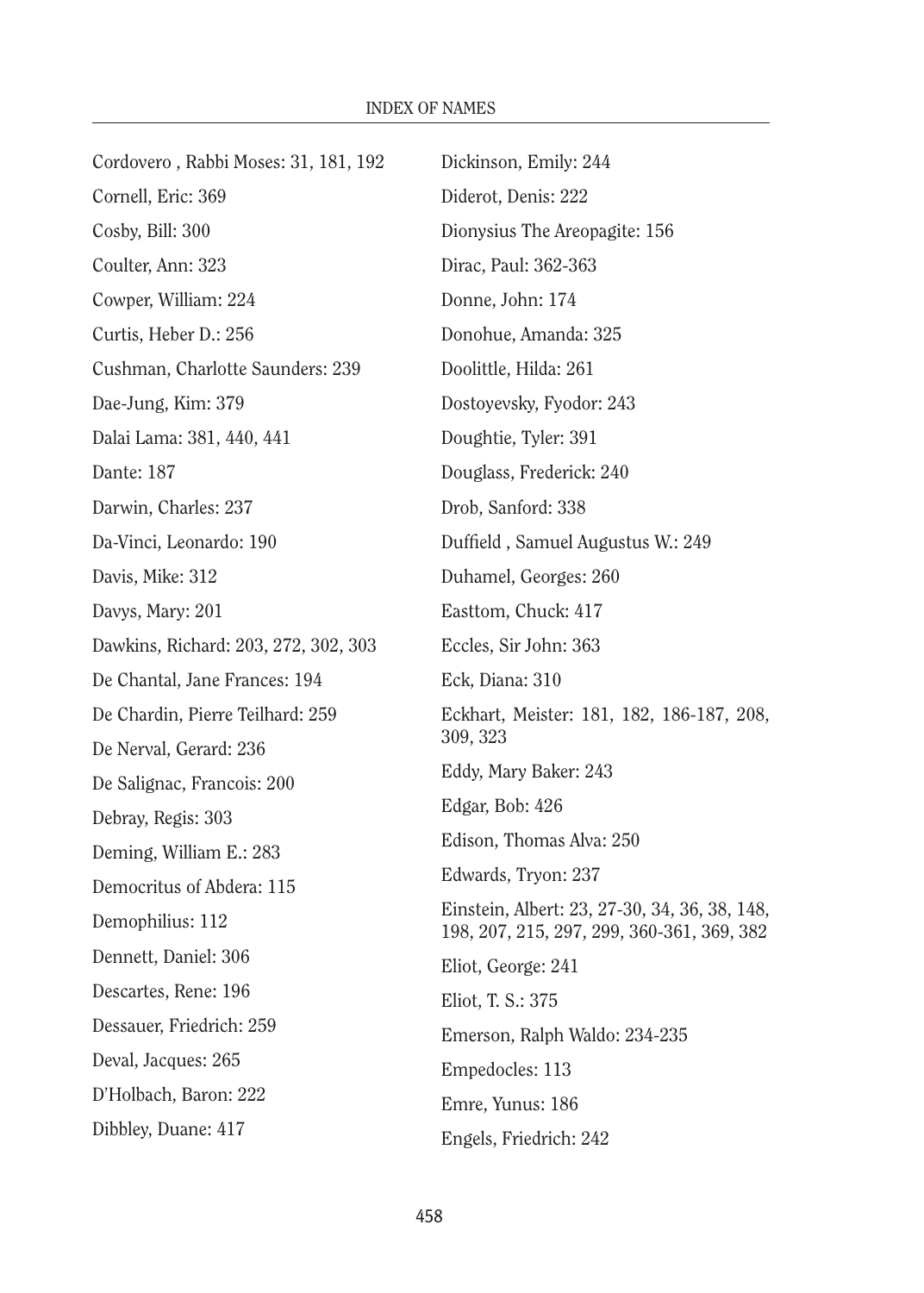Epictetus: 150-151 Epicurus: 117 Epstein, Greg: 330 Erigena, Johannes Scotus: 160 Esarhaddon, King: 108 Euripides: 114 Falwell, Jerry: 298-299 Farabi, Al: 162 Faraday, Michael: 231 Fawcett, Farrah: 314 Feuerbach, Ludwig: 235 Feynman, Richard: 365 Fichte, Johann Gottlieb: 227 Finkelstein, Rabbi Louis: 265 Fischer, Bobby: 306 Fischer, Martin Henry: 258 Ford, Gerald: 340 Foster, Jody: 325 Foster, Richard: 327 Fox, Emmet: 260 France, Anatole: 370 Francois VI: 197 Frank, Anne: 295 Frank, Ralphie: 338 Franklin, Benjamin: 221 Freud, Sigmund: 250-251 Fromm, Erich: 282 Frossard, Andre: 287 Frost, Robert: 256

Fulghum, Robert: 300 Fuller, Richard Buckminster: 265 Fuller, Thomas: 197 Gagarin, Yuri: 299 Galib, Seyh: 227 Galilei, Galileo: 193 Gallup, George: 283 Gandhi, Arun: 426 Gandhi, Indira: 288 Gandhi, Mahatma: 12, 248, 255, 268, 278, 380 Garcia-Marquez, Gabriel: 379 Gasset , José Ortega Y: 260 Gates, Bill: 318 Gauss , Carl Friedrich: 231 Geller, Uri: 313 Ghalib, Mirza: 233 Gibran, Khalil: 83, 259 Gimbutas, Marija: 291 Gingerich, Owen: 296 Giovanni, Nikki: 307 Gobure, Joanne: 331 Goethe: 226 Goldwyn, Samuel: 259 Goncourt: 243 Grossman, Lev: 397 Gurney, Dorothy Frances: 251 Guru Nanak: 190 Gutierrez, Gustavo: 294 Hafiz: 19, 169, 182, 188, 208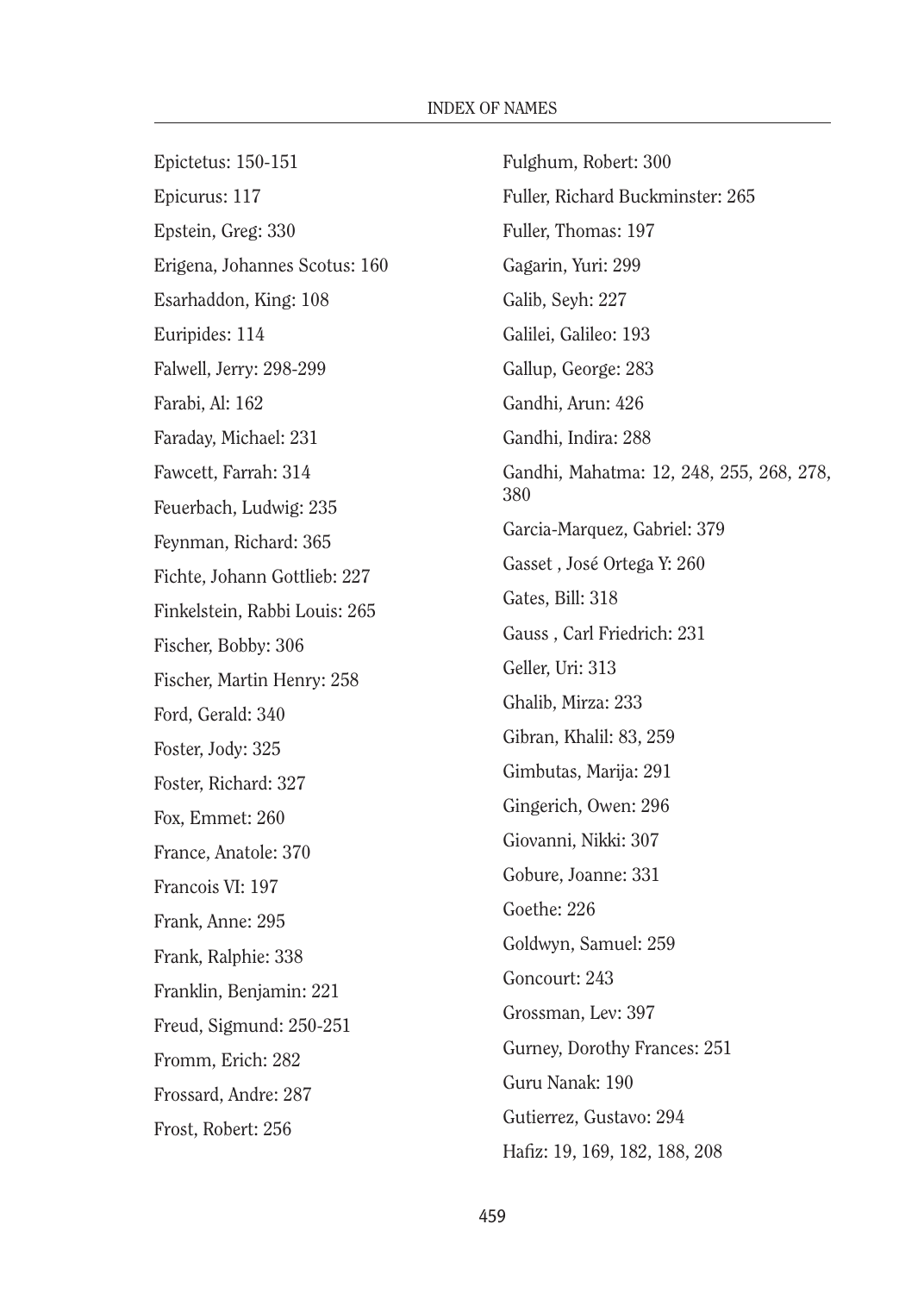| Haisch, Bernard: 322               |
|------------------------------------|
| Hakim Sanai: 178                   |
| Hall, Reverend John: 244           |
| Hamer, Dean: 316                   |
| Hammarskjöld, Dag: 377             |
| Hanh, Thich Nhat: 293              |
| Harburg, E.Y. Yip: 266             |
| Hardy, Thomas: 271, 273            |
| Harkara, Gagan: 252                |
| Harper, Stephen: 321               |
| Harris, Dan: 327                   |
| Harris, Robert E.: 339             |
| Harris, Sam: 148, 433              |
| Harrison, Benjamin: 245            |
| Harvey, William: 195               |
| Hauptman, Herbert: 364             |
| Hawking, Stephen: 27, 35, 204, 305 |
| Haydon, Benjamin R.: 231           |
| Hayes, Rutherford B.: 243          |
| Hegarty, Diane: 305                |
| Hegel, G. W. Friedrich: 228-229    |
| Heine, Heinrich: 233               |
| Heinlein, Robert: 284              |
| Heisenberg, Werner: 362            |
| Hemacandra, Acharya: 179           |
| Henry, Matthew: 201                |
| Heraclitus: 111-112                |
| Herbert of Cherbury, Lord: 195     |
| Herbert, George: 196               |

Herodotus: 114 Heschel, Abraham J.: 285 Hesiod: 108 Hesse, Herman: 374 Hewish, Antony: 366 Heywood, Thomas: 194 Hitler, Adolf: 262 Hobbes, Thomas: 195 Holland, Josiah Gilbert: 242 Homer: 108-110 Hoover, J. Edgar: 265 Horace: 119 Houston, Whitney: 326 Hughes, Rhetta: 334 Hugo, Victor: 234 Hume, David: 221-222 Humle, Kathryn: 282 Huston, John Marcellus: 284 Ildan, Mehmet Murat: 326 Illich, Ivan: 293 Inge, William Ralph: 252 Ingelow, Jean: 242 Ingersoll, Colonel R. G.: 246-247 Iqbal, Sir Muhammad: 257-258, 407 Islam, Kazi Nazrul: 266-267 Iyer, Ramani: 417 Jackson, Holbrook: 257 Jackson, Michael: 321 Jacoby, Susan: 426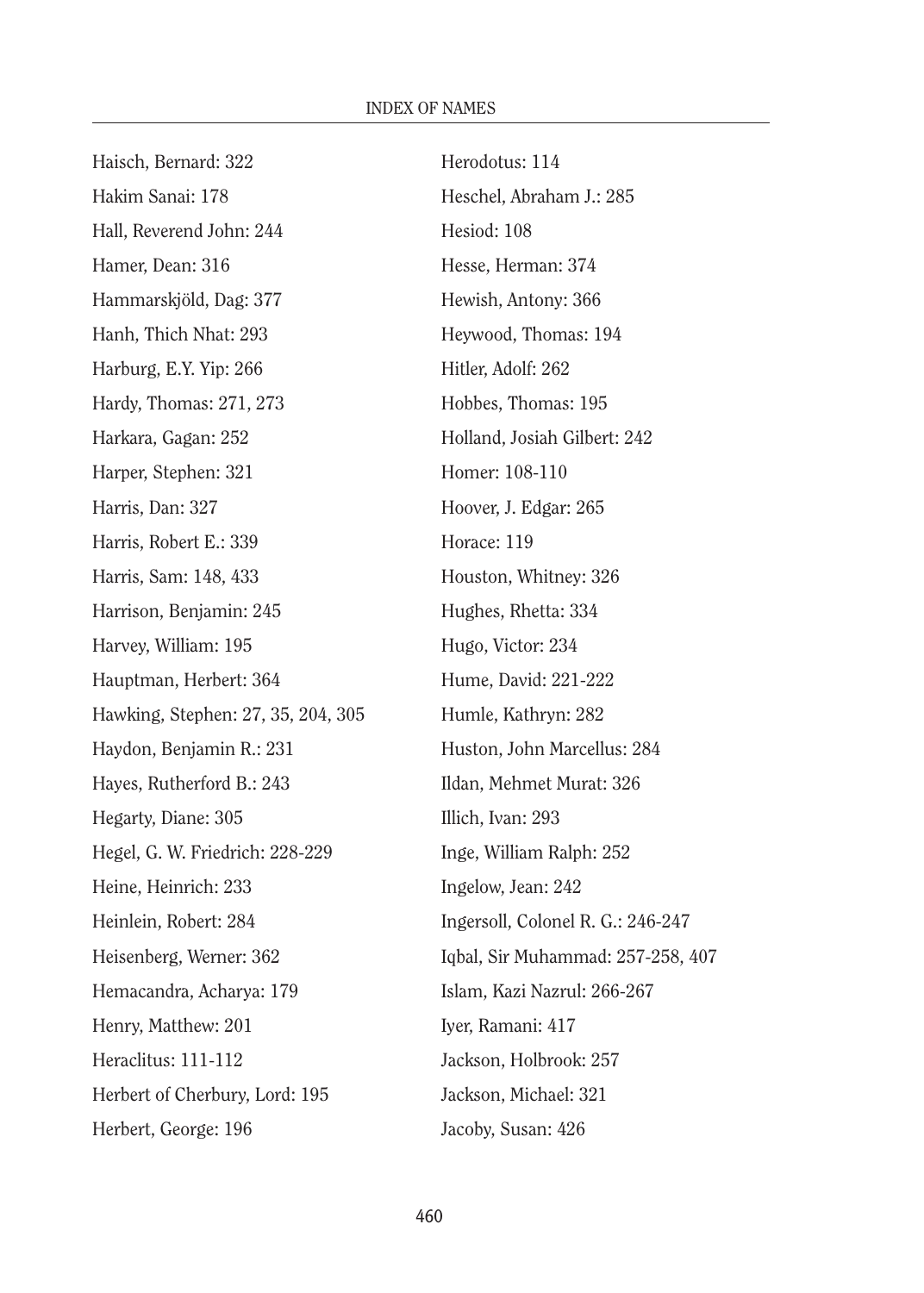Jacquard, Albert: 292 James, P. D.: 290 James, William: 249 Jarry, Alfred: 256 Javerbaum, David: 324 Jeans, Sir James: 257 Jefferson, Thomas: 35, 225-226, 268, 340 Jenkins, Philip: 144 Jerrold, Douglas William: 234 Jinasena, Acharya: 163 Joan Of Arc : 189 Jobs, Steve: 318-319, 352, 418 Jocz, Jakob: 328 Jolie, Angelina: 330 Jonson, Ben: 194 Joseph, Chief: 249 Joseph-Marie, Comte De Maistre : 226 Josephus, Flavius: 150 Joshi, Kedar: 330 Joubert, Joseph: 226 Joyner, Florence Griffith: 322 Juergensmeyer, Mark: 303 Jung, Carl: 257 Kabir: 189-190 Kalidasa: 155 Kamal, Sufia: 285 Kant, Immanuel: 34, 203, 205, 213, 223, 233, 268, 340, 359 Karoli Baba, Neem: 282 Kazantzakis, Nikos: 260 Keller, Helen: 258, 299

Kelly, Kevin: 317 Kelvin, Lord: 244 Kempis, Thomas A: 189 Kennedy, John F.: 288, 340 Kepler, Johannes: 194 Kerswell, Amy Louise: 332 Keynes, John Maynard: 260 Khan, Fazlur R.: 15 Khan, Hazrat Inayat: 259 Khayyam, Omar: 178-179 Kierkegaard, Soren: 238 Kilmer, Alfred Joyce: 261 King, Jr., Martin Luther: 380 King, Stephen: 314 Kingsley, Charles: 241 Knox, John: 192 Knuth, Donald: 301, 411 Kohn, Walter: 366 Kosko, Bart: 323, 434 Krauss, Lawrence M.: 318 Krishnamurti, Jiddu: 265 Kronecker, Leopold: 243 Krushchev, Nikita: 264 Kucinich, Dennis: 313 Kung, Hans: 14, 203, 295, 342 Kupcinet, Irv: 287 Kushner, Harold: 300 L'Engle, Madeleine: 290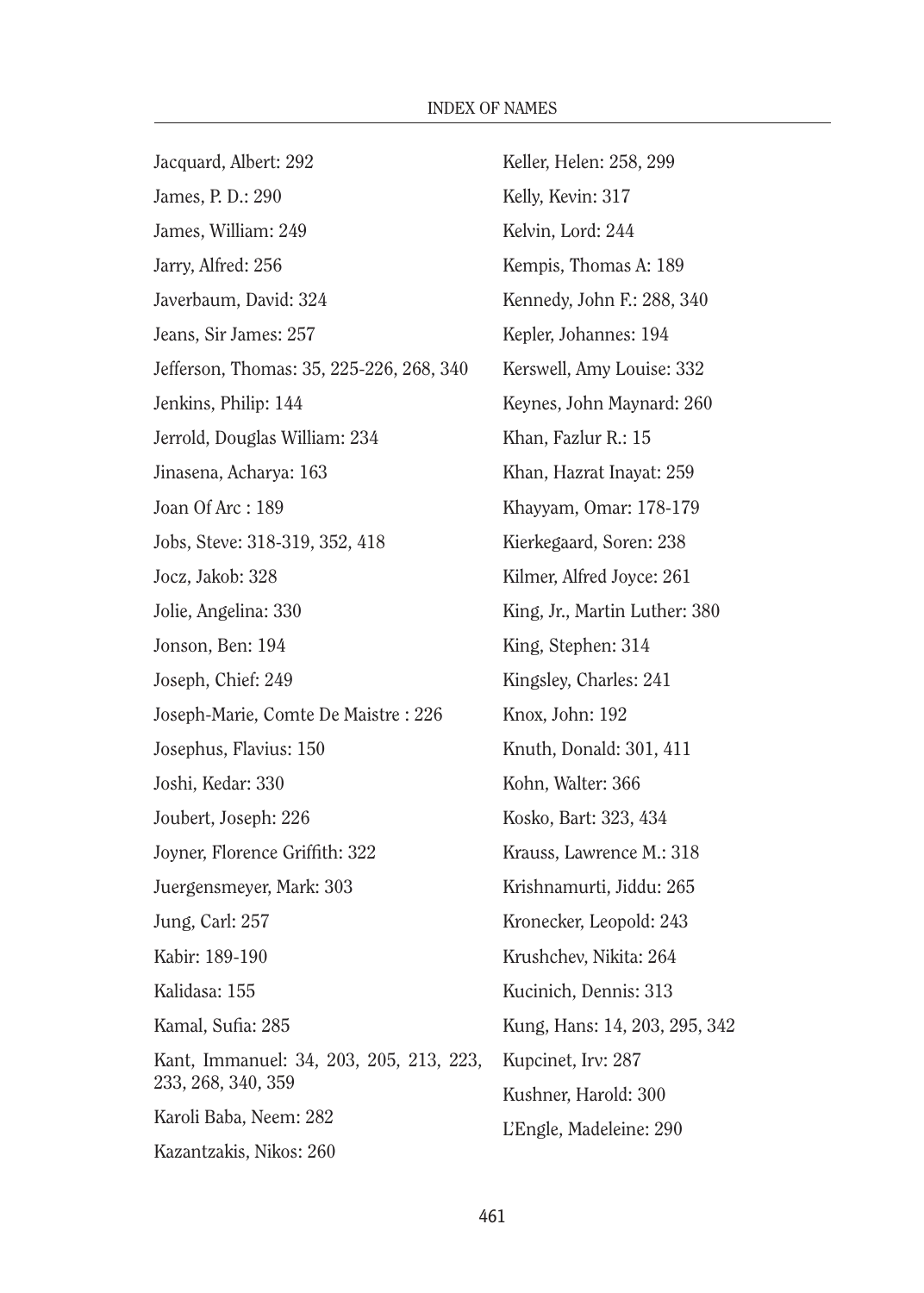| Lalan Shah: 230                      | MacGregor, Scott: 408-409                |
|--------------------------------------|------------------------------------------|
| Lamb, Ramdas: 426                    | Machiavelli, Niccolo: 190                |
| Lamott, Anne: 317                    | Mackie, J. L.: 288                       |
| Landor, Walter Savage: 229           | Macquarrie, John: 290                    |
| Lao Tze: 111                         | Madonna: 321                             |
| Laski, Harold: 264                   | Maimonides: 66, 180, 208                 |
| Lavey, Anton Szandor: 296            | Manatunga, Acharya: 155                  |
| Law, William: 202                    | Mandela, Nelson: 379                     |
| Lawrence, D. H.: 34, 39, 260         | Manilius, Marcus: 150                    |
| Layton, Irving: 287                  | Manson, Marilyn: 327                     |
| Lederman, Leon: 365-366              | Maradona, Diego: 323                     |
| Leibniz, Gottfried: 200              | Marcion: 151                             |
| Lenin, Vladimir: 255, 274            | Marconi, Guglielmo: 360                  |
| Lennon, John: 301-302                | Markandeya: 154                          |
| Leonard, Peter: 419-420              | Marsalek, Kenneth: 336                   |
| Lerner, Max: 283                     | Marsden, George: 364                     |
| Lewis, C. S.: 266                    | Marx, Karl: 148, 211, 213, 214, 215, 240 |
| Lichtenberg, Georg Christoph: 225    | Massillon, Jean Baptiste: 201            |
| Lightman, Alan: 314                  | Maugham, Somerset: 256-257               |
| Lincoln, Abraham: 237, 303, 340, 341 | Mauriac, Francois: 375                   |
| Locke, John: 199                     | Maxwell, James: 245                      |
| Longfellow, Henry W.: 236            | Mckay, David Oman: 256                   |
| Louis XIV: 199                       | Mclaughlin, Mignon: 287                  |
| Lowell, James R.: 241                | Mechthild of Magdeburg: 186              |
| Lucanus: 150                         | Meher Baba: 264                          |
| Lucretius: 119                       | Mencia, Carlos: 326                      |
| Luther, Martin: 191                  | Mencius: 116                             |
| Luzzatto, Rabbi Moshe C.: 221        | Mencken, H. L.: 36, 258, 268, 271, 274   |
| M. Keith, Kent: 378                  | Merton, Thomas: 288                      |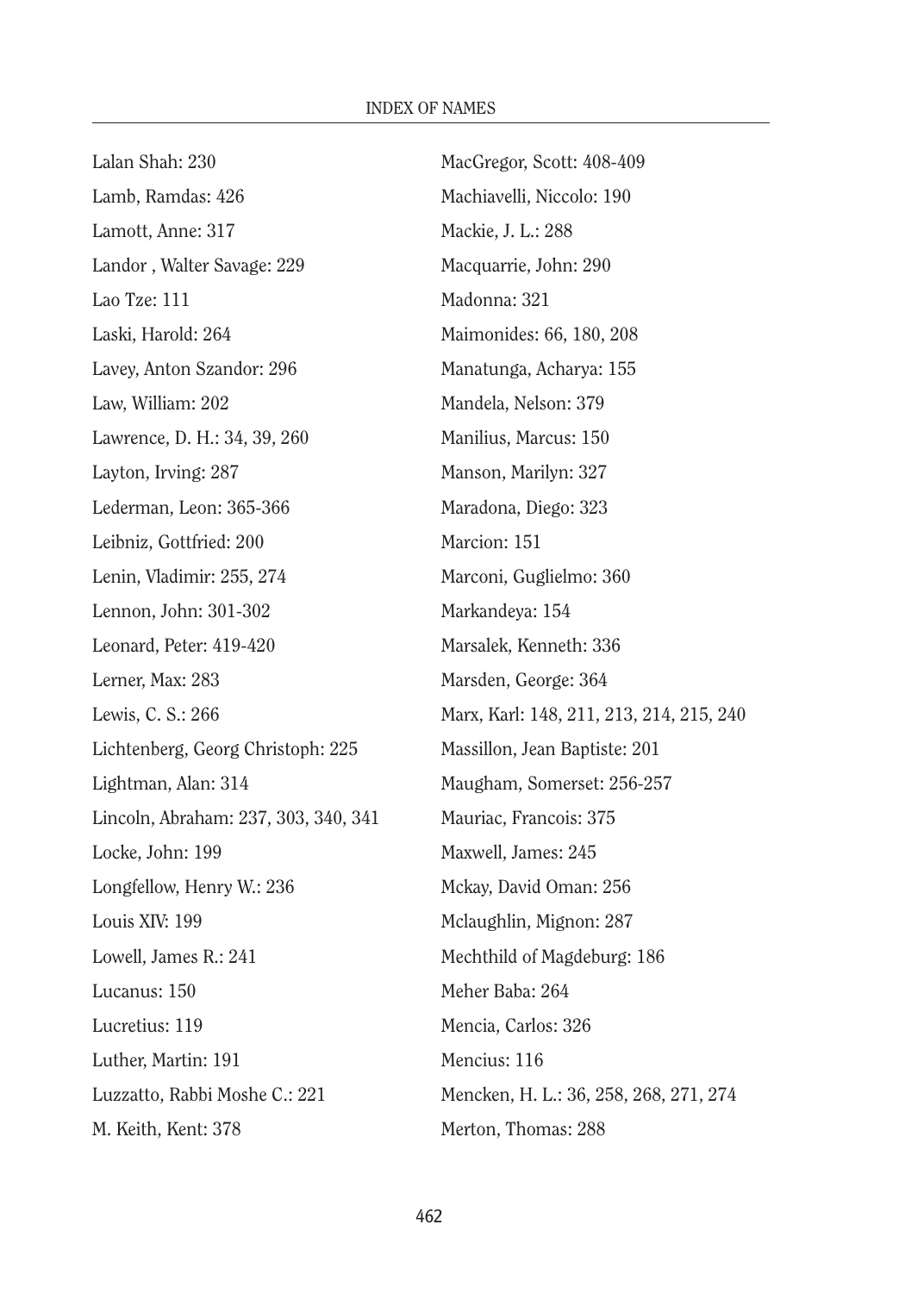Miceli, Vincent: 287 Micklethwait, John: 278, 325 Miki, Nakayama: 234 Miles, Jack: 306 Mill, John Stuart: 236 Millay, Edna St.Vincent: 263 Miller, Daniel J.: 336, 344 Millikan, Robert A.: 359 Milton, John: 196, 299 Mirabai: 192 Mitchell, Maria: 241 Molodovsky, Kadya: 329 Monod, Jacques: 364 Monomakh, Vladimir II: 179 Montaigne: 193 Moody, D. L.: 248 Moon, Sun Myung: 290 Moore, Thomas: 231 Morley, Christopher: 262 Mortenson, Alice H.: 333 Moses de Leon: 186 Mott, Sir Nevill: 363 Mouw, Richard: 426 Mozart, Wolfgang Amadeus: 226 Muggeridge, Malcolm: 283 Muhammad, Prophet: 157 Muir, John: 248 Muller, Robert: 291 Mumford, Ethel: 257

Murray, Joseph E.: 365 Murray, Judith Sargent: 226 Nagarjuna, Acharya: 152 Nammalvar: 163 Nash, Graham: 306 Nerburn, Kent: 338 Neruda, Pablo: 269, 376 Newman , John H. C.: 234 Newton, Sir Isaac: 35, 170, 173, 199-200, 208, 215 Nicholas, David: 315 Niebuhr, Reinhold: 263 Nietzsche, Friedrich: 209, 211, 213, 214, 223, 249, 268 Nightingale, Florence: 242 Nixon, Richard: 340 Nobel, Alfred: 245-246, 353, 357 Noyes, Alfred: 258 Nozick, Robert: 301 Nukata, Princess: 158 O'Malley, Austin: 251 O'Malley, William: 296 O'Neill, Eugene: 375 Obama, Barack: 15, 16, 18, 316, 341, 381, 382, 395, 442 Origen: 152 Ortega, Daniel: 310 Orton, John Kingsley: 298 Osbourne, Joan: 326 Ovid: 119 Pacuvius, Marcus: 118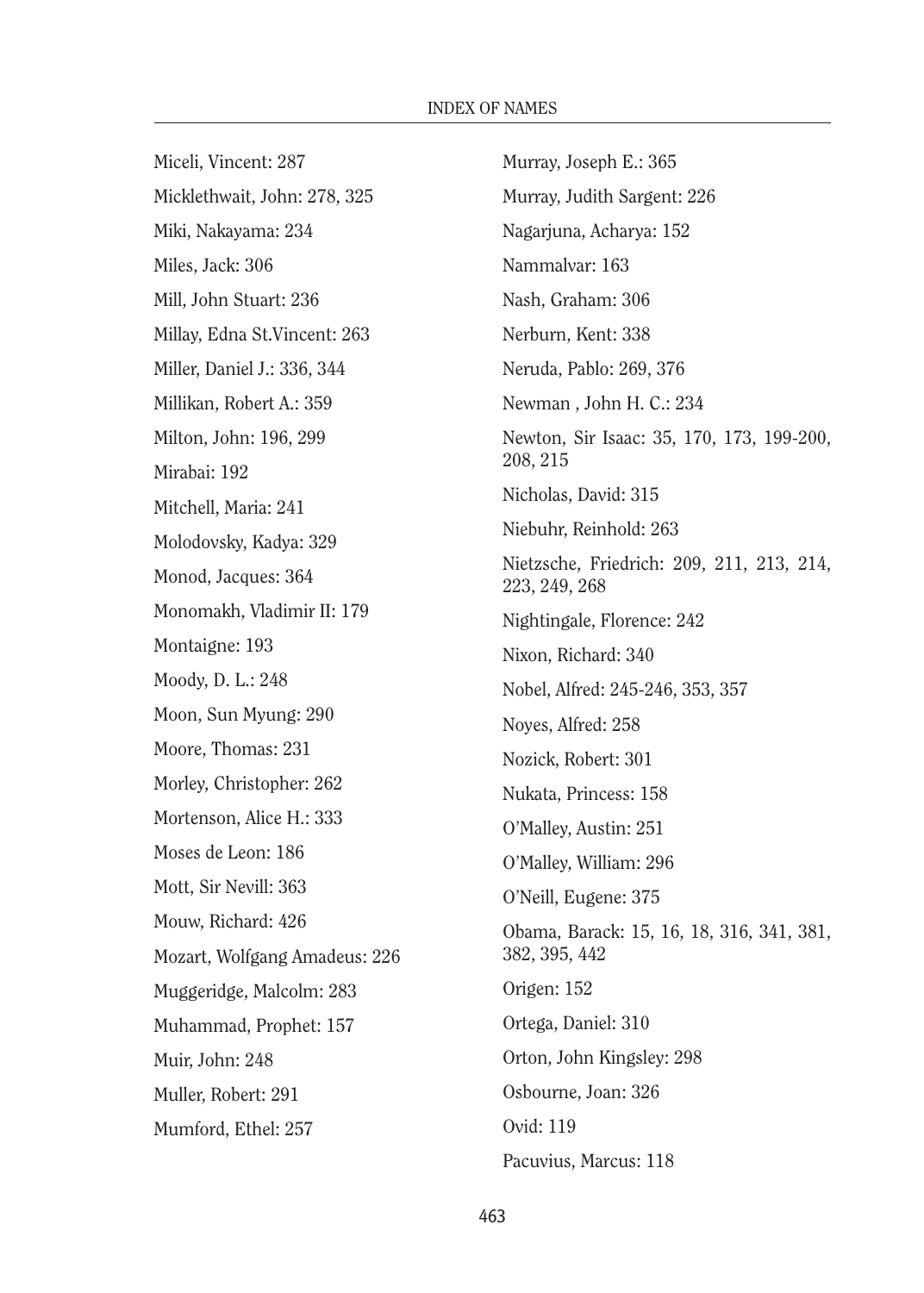| Paine, Thomas: 224               | Polkinghorne, John: 296               |
|----------------------------------|---------------------------------------|
| Palutius: 118                    | Pope Benedict XVI: 294                |
| Parker, Dorothy: 264             | Pope John Paul II: 291                |
| Parker, Theodore: 237            | Pope Paul VI: 266                     |
| Pascal, Blaise: 197-198          | Pope, Alexander: 202                  |
| Pasteur, Louis: 243              | Powell, John: 326                     |
| Patel, Eboo: 16, 330             | Prabhu, Allama: 184                   |
| Patton, Jr., General George: 260 | Presley, Elvis: 300                   |
| Paul, Jean: 227-228              | Protagoras: 114                       |
| Pauli, Wolfgang: 362             | Prothero, Stephen: 336                |
| Paulos, John: 310                | Proust, Marcel: 255                   |
| Pavlova, Anna: 259               | Pythagoras: 110                       |
| Peale, Anna Delaney: 257         | Quarles, Francis: 196                 |
| Peale, Norman Vincent: 266       | Rabi, Isidor Isaac: 362               |
| Penn, William: 200               | Rajneesh, Bhagwan Shree: 297          |
| Penzias, Arno: 367               | Ramakrishna, Sri Paramahamsa: 7, 246, |
| Persinger, Michael: 310          | 247-248, 252, 268                     |
| Peters, Francis Edward: 294      | Ramanujan, Srinivasa: 262             |
| Petrarch: 188                    | Rand, Ayn: 284                        |
| Petronius: 150                   | Ray, Darrel: 279                      |
| Phillips, William D.: 369        | Rayfield, Dr. Lee: 320                |
| Picabia, Francis: 258            | Reagan, Ronald: 286, 340, 352         |
| Picasso, Pablo: 259              | Renard, Jules: 253                    |
| Pilgrim, Peace: 285              | Rickover, Admiral H. G.: 282          |
| Ping, Colleen: 325               | Rivers, Joan: 299                     |
| Planck, Max: 359                 | Roberts, Sir Stephen H.: 283          |
| Plato: 85, 89, 114-116           | Robertson, Frederick W.: 239          |
| Plotinus: 152-153                | Robertson, Pat: 296                   |
| Plutarch: 150                    | Robinson, Edwin: 254                  |
|                                  | Rodriguez, Paul: 318                  |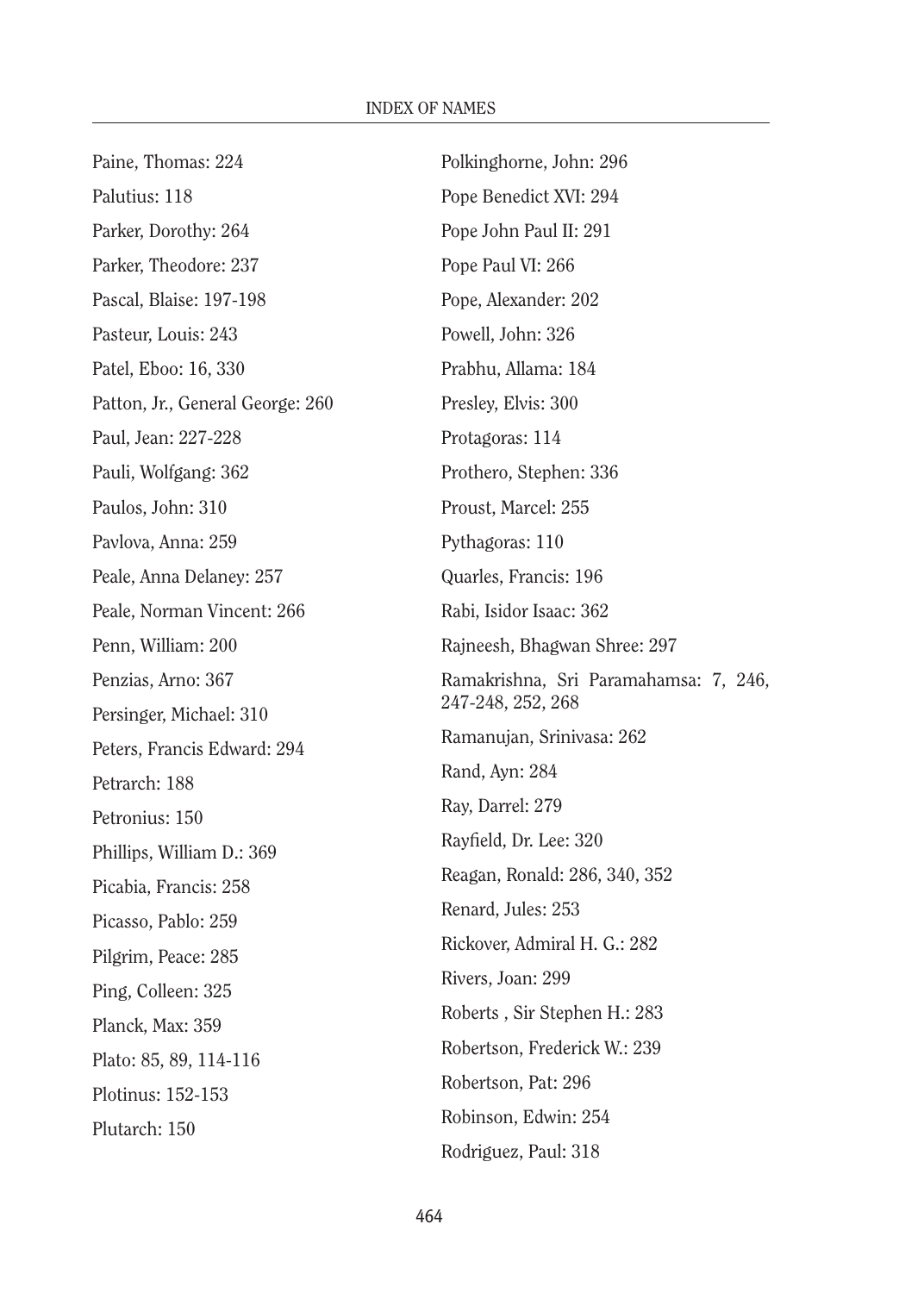Rohr, Father Richard: 307 Rolle, Richard: 188 Roosevelt, Franklin D.: 340 Roosevelt, Jr., Theodore: 371 Rose Lee, Gypsy: 286 Roseanne: 317 Ross, Kelley L.: 339 Ross, Sir Ronald: 358 Rostand, Jean: 264 Rousseau, Jean-Jacques: 222 Roux, Joseph: 247 Rowling, Joanne K.: 397 Rubinstein, Richard: 328 Rumi: 37, 167, 169, 172, 182, 185-186, 208, 442 Rushd, Ibn: 180 Rushdie, Salman: 314 Russell, Bertrand: 87, 148, 205, 275, 306, 316, 351, 369, 373-374, 382 Saadi: 185 Sacks, Rabbi Jonathan: 315 Sade, Marquis De: 225 Sagan, Carl: 204, 299 Sai Baba, Sathya: 293 Saint Ambrose: 153 Saint Augustine: 154 Saint Francis De Sales : 194 Saint Ignatius Of Loyola : 191 Saint John Chrysostom: 153 Saint Margaret Mary Alacoque : 200 Saint Teresa Of Avila : 182, 192 Saint Thomas More : 191 Salam, Abdus: 367 Salerno, Tony Carmine: 327 Sallustius: 153 Sambora, Richie: 321 Sandage, Allan Rex: 293 Sandburg, Carl: 257 Sartre, Jean-Paul: 376 Satie, Erik: 254 Schawlow, Arthur: 365 Schiller, Friedrich: 227 Schlegel, Von: 229 Schlessinger, Laura: 313 Schmalz, Mathew: 426 Schopenhauer, Arthur: 231 Schrodinger, Erwin: 361 Schuller, Robert: 293 Schweitzer, Albert: 374 Seiwa, Mikado: 160 Selmanovic, Samir: 323 Seneca: 120 Sexton, Anne: 294 Shabistari, Mahmud: 188 Shakespeare, William: 33-34, 173, 193-194 Shankara, Adi: 160 Shaw, George Bernard: 37-371, 382, 405 Shayevitsh, Simcha Bunim: 329 Sheikh Farid, Baba: 184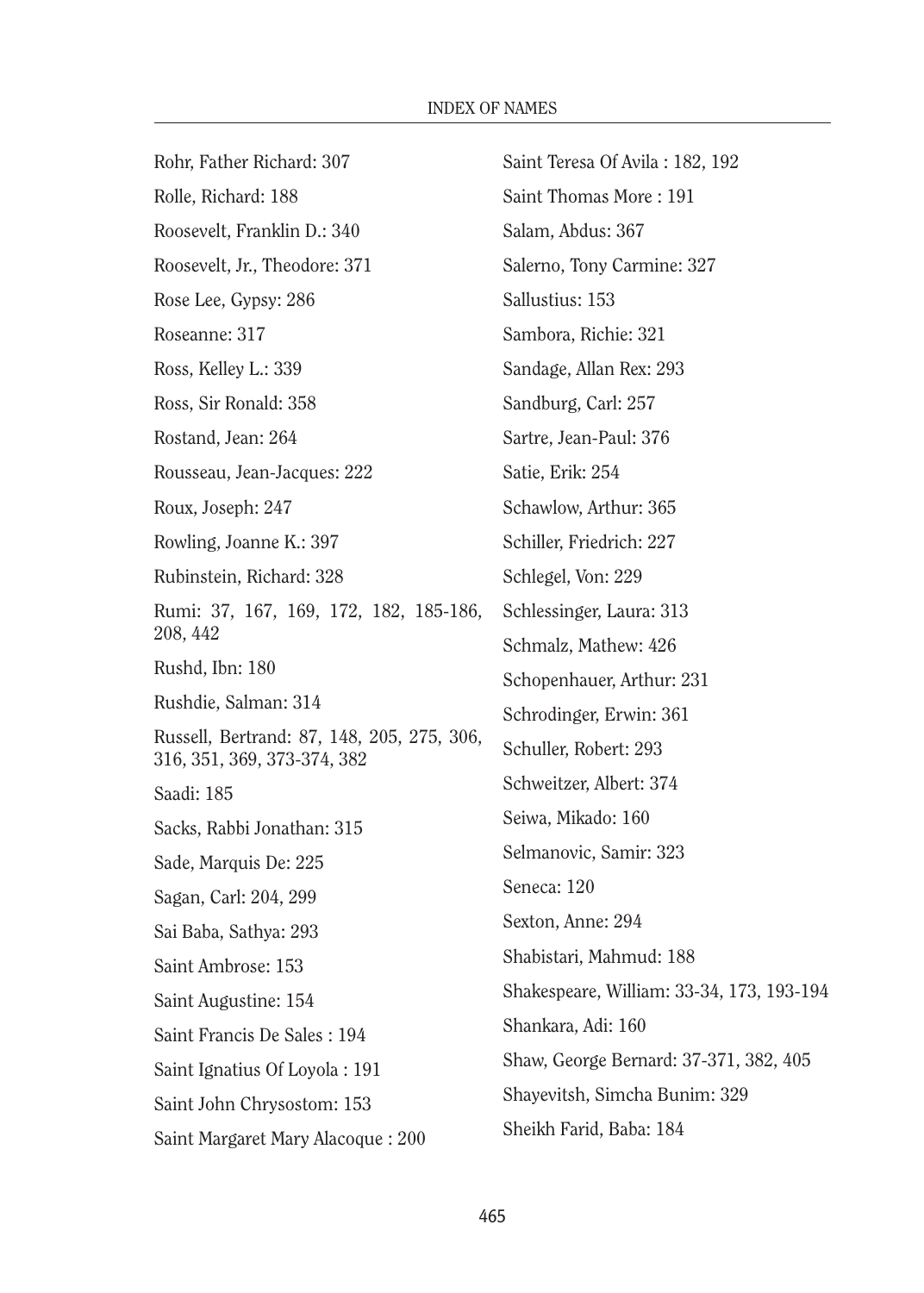| Shelley, Percy Bysshe: 233               | 219, 238-239                              |
|------------------------------------------|-------------------------------------------|
| Shermer, Michael: 317-318, 433           | Stanton, John: 407-408                    |
| Sherwood, Mary Martha: 229               | Starhawk: 316                             |
| Shook, John: 327                         | Statius, Caecilius: 118                   |
| Siculus, Diodorus: 119                   | Steinem, Gloria: 299                      |
| Singer, Isaac Bashevis: 376              | Stone, Merlin: 298                        |
| Singh, Guru Gobind: 201                  | Stoppard, Tom: 301                        |
| Singh, Sadhu Sundar: 262                 | Stravinsky, Igor: 259                     |
| Slaughter, Mark: 320                     | Strawson, Galen John: 317                 |
| Small, Jeffrey: 326-327                  | Stubbs, Tonny: 306                        |
| Smalley, Richard: 368                    | Subramuniyaswami, Sivaya: 294             |
| Smith, Huston: 121                       | Sullivan, John: 261                       |
| Smith, Jr., Joseph: 235                  | Sun Tzu: 112                              |
| Smith, Sydney: 229                       | Suu-Kyi, Aung San: 381                    |
| Socrates: 34, 85, 89, 109, 110, 114-115  | Szasz, Thomas: 290                        |
| Solti, Sir Georg: 286                    | Tagore, Rabindranath: 23, 27-30, 35, 38,  |
| Solzhenitsyn, Alexander: 378             | 55, 246, 252, 372-373, 382, 383, 429, 442 |
| Sophocles: 113                           | Taliesin: 156                             |
| Spinoza: 195, 198-199, 360, 372          | Tarrasch, Siegbert: 252                   |
| Spretnak, Charlene: 312                  | Tasso, Torquato: 193                      |
| St. Anselm of Canterbury: 169, 178, 204, | Tauler, Johannes: 188                     |
| 208                                      | Tauran, Cardinal J. L.: 350               |
| St. Bernard of Calirvaux: 180            | Taylor, Elizabeth: 298                    |
| St. Catherine Of Siena: 189              | Taylor, Jeremy: 197                       |
| St. Francis of Assisi: 184-185           | Taylor, Jr., Joseph H.: 368               |
| St. John Of Damascus: 158                | Teish, Luisah: 322                        |
| St. John Of The Cross: 193               | Templeton, Sir John: 286                  |
| St. Johns, Adela Rogers: 264             | Tennyson, Lord Alfred: 1, 237             |
| Stangroom, Jeremy: 279, 433              | Tenzing Norgay, Sherpa: 287               |
| Stanton, Elizabeth Cady: 212, 215, 216,  | Teresa, Mother: 377, 378                  |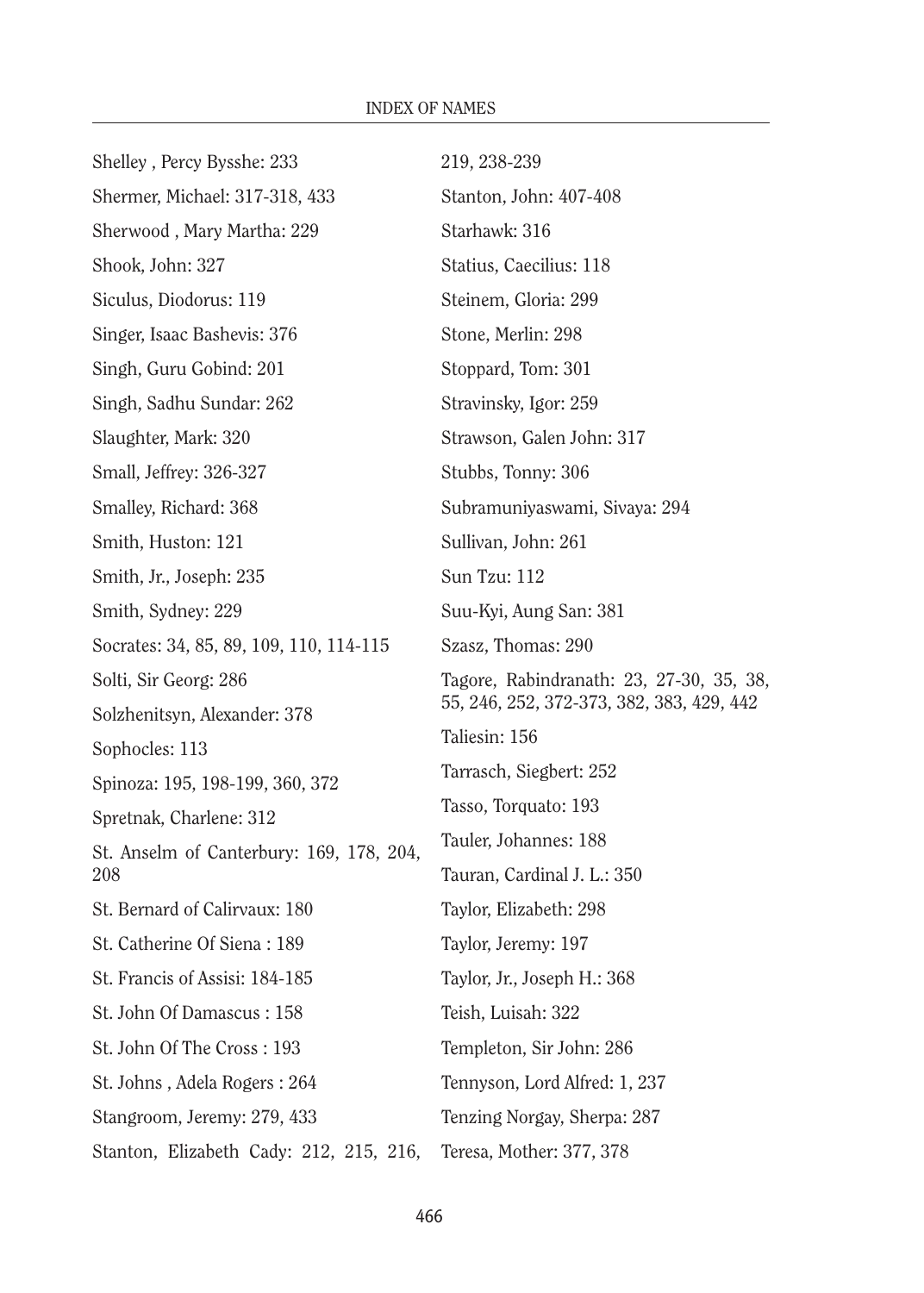Terry, Randall: 322 Tersteegen, Gerhard: 202 Thales Of Miletus : 108 Thera, Nyanaponika: 283 Thomas, Evan: 316 Thomson, Sir Joseph: 358 Thoreau, Henry David: 239 Tillich, Paul Johannes: 261 Timaeus of Locri: 112 Tindal, Matthew: 201 Tolkien, John R.: 263 Tolle, Eckhart: 314 Tolstoy, Leo: 244 Tomlin, Lily: 301 Townes, Charles Hard: 364 Truett, George W.: 254 Tukaram, Sant: 197 Tumminio, Danielle: 397 Turner, Tina: 301 Tutu, Desmond: 380-381 Twain, Mark: 247 Unamuno, Miguel De: 253 Undset, Sigrid: 375 Van Der Rohe , Ludwig Mies: 261 Van Gogh, Vincent: 250 Vaughan, Henry: 197 Vespasian, Emperor: 150 Vidal, Gore: 292 Virgil: 119

Vivekananda, Swami: 7-8, 9, 12, 15, 246, 252-253, 268 Voltaire: 202 Von Bingen, Hildegard: 180 Walker, Alice: 309 Walsch, Neale D.: 307 Washburn, Lemuel K.: 286 Washington, George: 224, 339 Watson, James: 367 Watson, Sir William: 251 Watts, Alan Wilson: 287 Watts, Isaac: 201 Webb, Mohammad: 8-9, 12, 250 Weil, Simone: 285 Weinberg, Steven: 368 Welles, Orson: 287 Wells, H. G.: 253 Westcott, Brooke Foss: 244 Whitehead, Alfred North: 252 Whitman, Walt: 21, 23, 31, 34, 38, 241, 421 Wiesel, Elie: 278, 308-309, 328, 329, 380 Wilde, Oscar: 250 William of Ockham: 187 Williams, Roger: 196 Willowroot, Abby: 419 Wilson, Edward O.: 295 Wilson, Woodrow: 370 Winfrey, Oprah: 317 Winters III, Jonathan H.: 292 Wittgenstein, Ludwig: 262